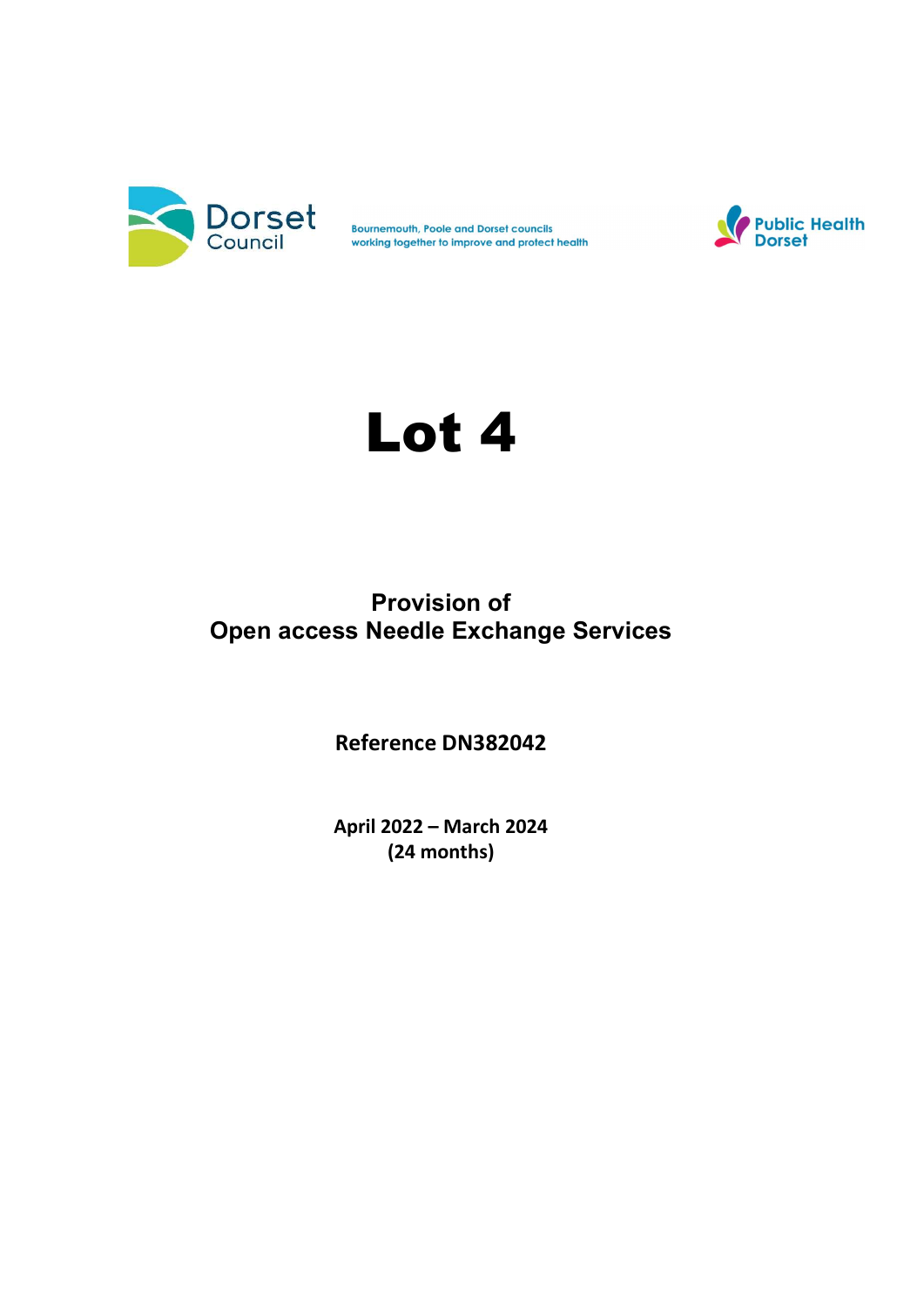## Service Specification

#### 1. Introduction

- 1.1. Public Health Dorset (PHD) aims to improve and protect the health and wellbeing of the local population with an emphasis on reducing health inequalities. We are a shared service across Bournemouth, Christchurch and Poole (BCP) Council and Dorset Council.
- 1.2. Public Health Dorset is the Commissioner of Community Health Improvement Services (CHIS) which includes NHS Health Checks, Emergency Hormonal Contraception (EHC), Long-Acting Reversible Contraception (LARC) and Smoking Cessation.
- 1.3. Public Health Dorset is the lead commissioner for Needle Exchange and Supervised Consumption on behalf of Bournemouth, Christchurch and Poole (BCP) Council and Dorset Council, with the budgets for these services being held by the individual Councils.
- 1.4. These services are commissioned through an Any Qualified Provider (AQP) Framework approach which broadens the scope for providers who fulfil the CHIS Selection Criteria to apply to deliver those services on the framework.
- 1.5. This Service Specification is intended for the purchase of open access Needle Exchange services for people who inject drugs (PWID) in the county of Dorset, whether they are permanent or temporarily resident in the area. People who inject drugs will require sterile injecting equipment, information and advice around changing lifestyles, minimising the complications associated with drug misuse and accessing resources within the community.
- 1.6. It is recognised that not all people who use alcohol or other drugs are at a stage when this is an option for them. A harm reduction approach is therefore applied. It does not seek to support a drug using lifestyle but takes a non-judgmental approach to engage and build relationships with people who are placing themselves and others at potential risk.
- 1.7. A harm reduction approach should include:
	- Actions to reduce the risk of drug related deaths
	- Overdose awareness training
	- Access to testing for blood borne viruses, including Hepatitis and HIV
	- Access to Hepatitis A/B vaccination
	- Access to Hepatitis C treatment
	- Provision of a range of sterile injecting equipment and paraphernalia
	- Provision of safer injecting information and other health promotion information
	- Sexual health information and condoms as some blood borne viruses can also be transmitted to sexual partners
	- Building trusting relations aiming to motivate drug users towards seeking help in coming off drugs and/or alcohol where dependent on them
- 1.8. All substance misuse services accept the need to reinforce harm reduction at any part of person's treatment journey.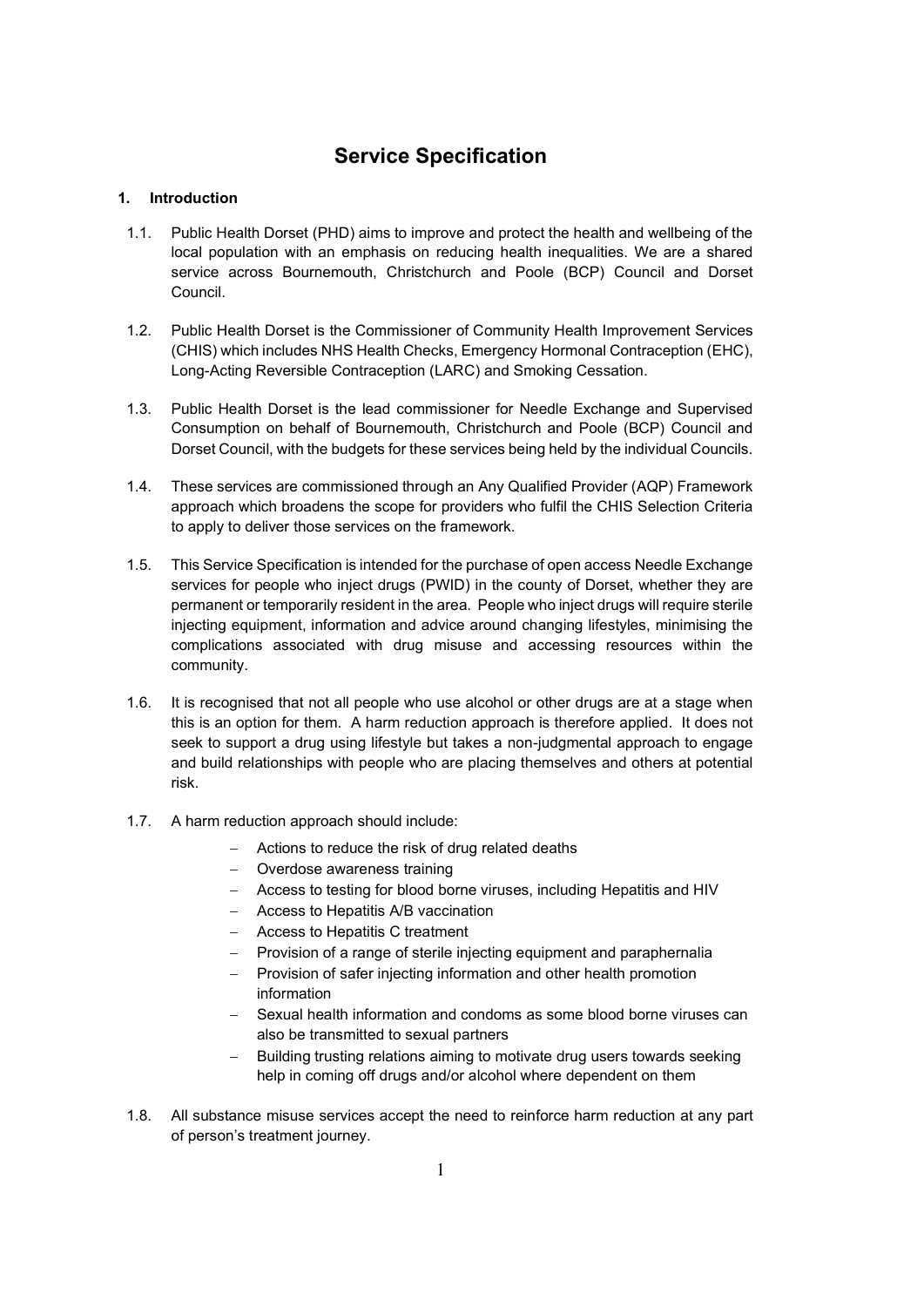- 1.9. Needle & Syringe Programme (NSP) delivery is based on a commitment to provide PWID with sterile hypodermic needles and associated injection equipment at no cost at the point of use. The aim of these services is to reduce the damage associated with using unsterile or contaminated injecting equipment.
- 1.10. In order to achieve this aim, it is essential that services are easy to access, user-friendly and respect the confidentiality of the service user.

#### 2. Scope of Service

- 2.1. Reduce the need for people who inject drugs to share non-sterile equipment.
- 2.2. Reduce the potential harm related to blood borne virus transmission and bacterial infection amongst people who inject drugs, through the provision of sterile injecting equipment.
- 2.3. Encourage people who inject drugs to return used equipment for safe disposal.
- 2.4. Assist people who inject drugs to remain healthy until they are ready and willing to cease injecting through the provision of accurate, current and non-judgemental health advice and information. This shall include handing out written information where appropriate.
- 2.5. Minimise the risk of exposure to members of the public from contaminated needles and syringes by offering a safe used needle disposal point.
- 2.6. Proactively signpost people who inject drugs to specialist needle exchange services, which can provide wider services including a broader range of injecting paraphernalia, wound checking, the promotion of safer injecting or alternative drug taking practices, blood borne virus testing and inoculation to reduce the risk of blood borne virus infection, and access to overdose awareness, 'take home' Naloxone and basic first aid training.
- 2.7. Proactively signpost people who inject drugs direct to a drug treatment service if they are ready to receive that level of intervention.
- 2.8. Provide accurate, up-to-date and non-judgemental health advice relevant to people who inject drugs.
- 2.9. Encourage multi-disciplinary working and collaboration in the provision of services within the community for drug users.

#### 3. Service Description

#### 3.1 General

- 3.1.1 Community Needle Exchanges are open access, low threshold services to allow people who inject drugs for the provision and return of injecting equipment.
- 3.1.2 The Provider shall provide people who inject drugs with a service which will include:
	- $-$  the provision of sterile injecting equipment
	- $-$  information and advice around changing lifestyles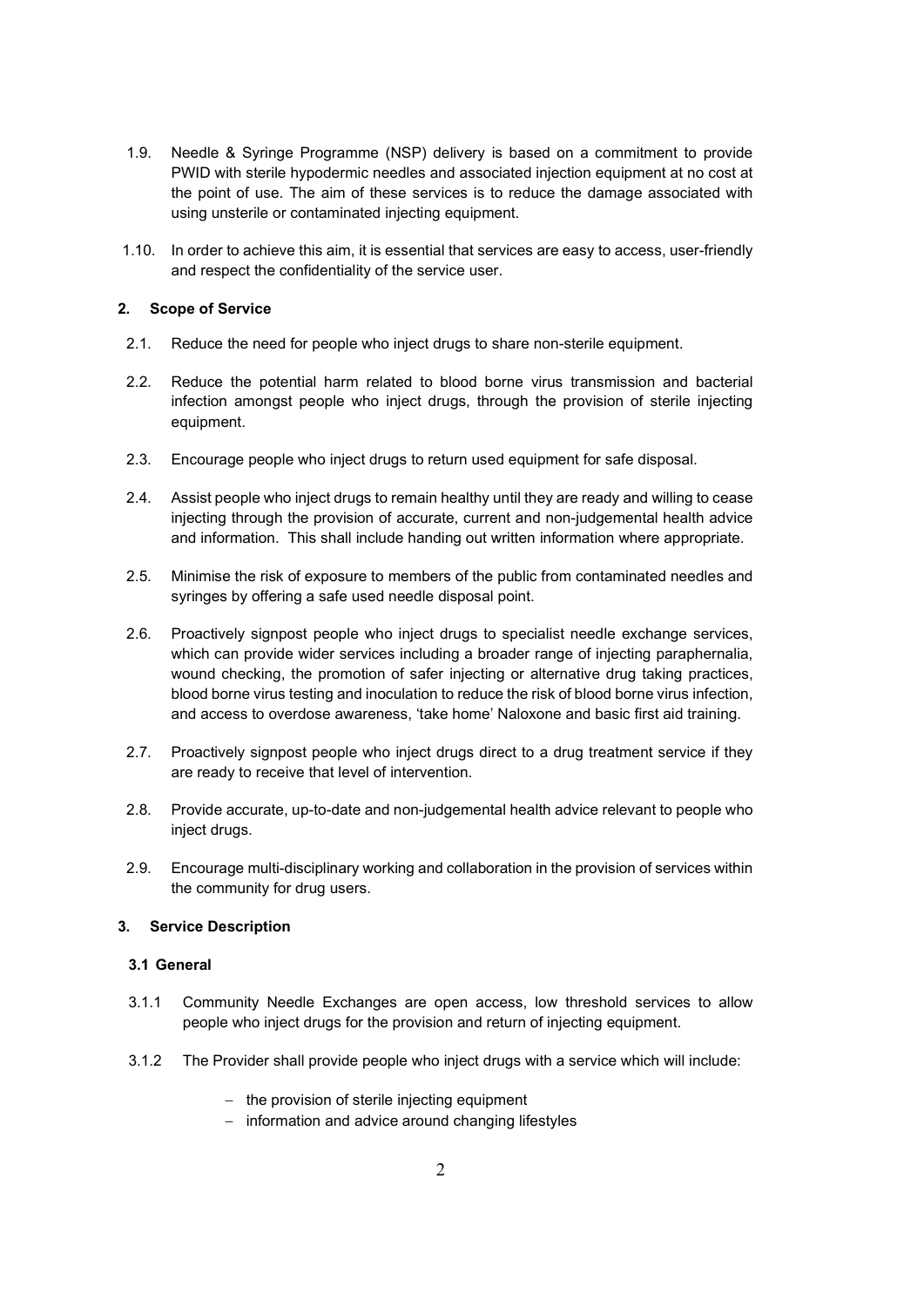- basic information on minimising the complications associated with drug misuse
- signposting to support services for people who use alcohol or other drugs
- 3.1.3 The Provider shall offer the service for at least 35 hours a week, spread over at least 5 days, with no appointment necessary.
- 3.1.4 The Provider shall have a suitable area for storage of stock and returned items.
- 3.1.5 The Provider layout shall allow for discreet requests for packs as well as for returns of used needles, syringes and other injecting paraphernalia.
- 3.1.6 The service shall be strictly confidential. People using the service must be guaranteed that their dealings with the service will at all times be kept confidential. A basic data set as detailed below shall be collected. Some of the information requested on the initial visit may be shared with the Purchaser to help plan services to meet local need.
- 3.1.7 The Provider shall ensure that staff shall be friendly and supportive with an understanding and professional attitude.
- 3.1.8 People who inject drugs shall be treated with courtesy and respect and be afforded privacy when using the service.
- 3.1.9 The Provider shall work alongside other agencies involved in the support of people who inject drugs, to reduce the practice of sharing equipment amongst people who use drugs, and to ensure service users receive continuity of care.
- 3.1.10 The Provider shall provide support and advice to people who inject drugs, including signposting to primary care or specialist drug and alcohol services where appropriate.
- 3.1.11 In practice, the transaction is simple and generally takes only a few minutes. When a Service User accesses the open access Needle Exchange, the Provider shall carry out the following:
	- Oversee and guide the Service User to place any returned 'used' equipment into the designated sharps bin.
	- $-$  Identify the pack(s) the service user requires.
	- Issue the packs alongside relevant harm reduction advice delivered either/both verbally and in written format.
	- $=$  Enter the details of each transaction onto PharmOutcomes or Outcomes4Health
- 3.1.12 An appropriate number of the most suitable packs shall to be provided depending on the needs of the service user. Most service users request one or two packs per visit. There may be occasions when a service user may be collecting and distributing for friends/other members of the family and requests more packs. In such a case, the Provider should issue the number requested. It would be expected that equivalent numbers of the black personal sharps containers would be returned on follow up visits.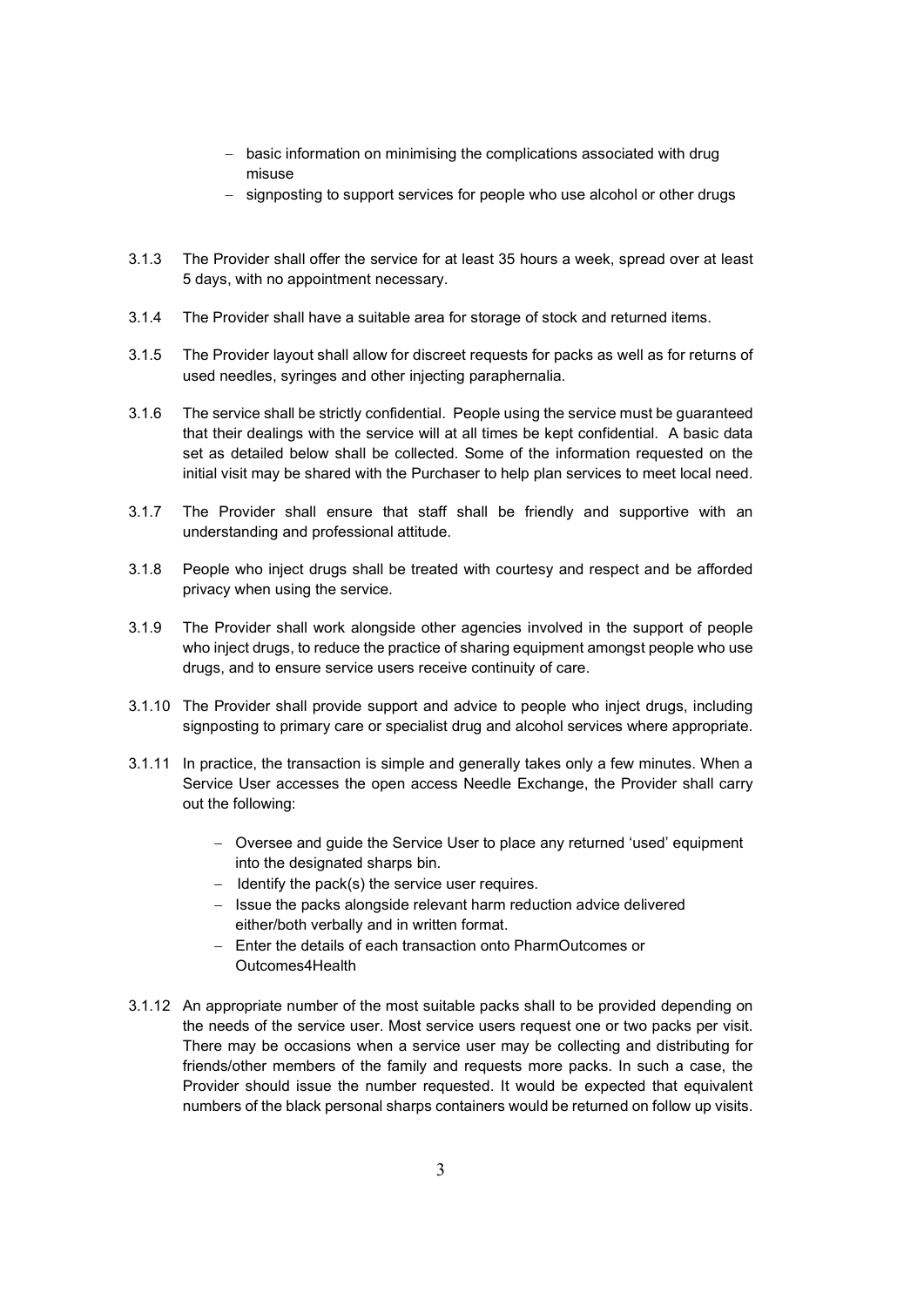#### 3.2 Giving advice and information

- 3.2.1 The Provider shall ensure that staff take every opportunity to engage with people who inject drugs and provide advice/information on general health promotion such as diet, health, exercise, smoking reduction and oral hygiene where opportunities permit.
- 3.2.2 Healthcare and treatment advice leaflets shall be readily available to all.
- 3.2.3 Signposting as relationships of trust develop with Service Users, opportunities shall be taken to promote the contact telephone numbers of specialist drug and alcohol services, information and advice services and alternative Needle Exchange facilities.
- 3.2.4 Drug Health Alerts (CASCADE) Occasionally, Drug Health Alerts are issued by Dorset Police on behalf of the local authorities. Providers shall receive these alerts and shall ensure that all service users accessing the service are aware of the current risks identified.

#### 3.3 Promotion and Advertising of the Service

3.3.1 Services offering needle exchange shall be readily identifiable to people who inject drugs by displaying the nationally recognised window and/or wall sticker at the commencement of offering the service:



- 3.3.2 This sticker can be obtained from the relevant community treatment service, which can also supply further copies in the event of any damage to the logo or premises refurbishment.
- 3.3.3 Other advertising will be encouraged at the discretion of the local authorities.

#### 3.4 Links with other Harm Reduction Services

3.4.1 The Provider shall ensure they maintain links with other harm reduction services in their area to enable people who inject drugs to access treatment services and/or specialist Needle Exchanges where service users can receive more specialist harm reduction advice and interventions and a wider choice of equipment.

#### 3.5 Children & Young People

- 3.5.1 If the person presenting to the needle exchange appears to be under 18, the Provider shall:
	- If the young person is already engaged with the locally commissioned young people's drug and alcohol service, their keyworker will be expected to accompany him/her on the first occasion. After this the Provider will provide a written care plan that outlines that further supplies can be dispensed by the pharmacy.
	- If the young person however is not yet engaged in treatment, the aim should be to encourage them to do so. In this scenario, pharmacists should consider the following recommendations: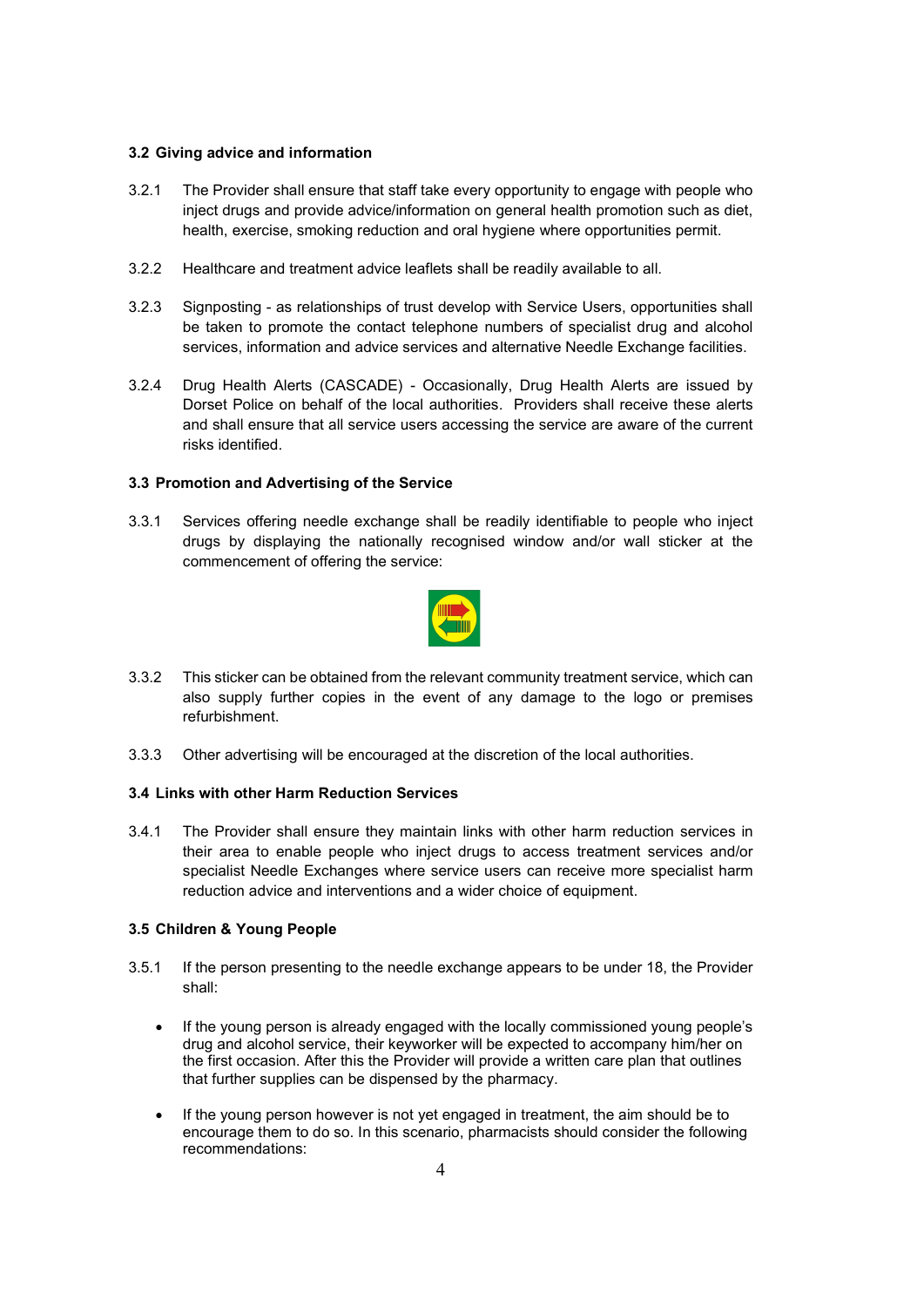- o Ask the person their age and try to get some personal information from them about their injecting behaviour: where they live, where they have previously got needles from etc.
- o Discuss referral to the local drug and alcohol YP provide service with the young person and facilitate that on the spot if possible. Give the young person contact details for the Provider service. Contact that service to make them aware that you have just provided a young person with needles.
- $\circ$  You must follow the Fraser guidelines around competency to inform your decision making. This may involve talking to the young person's parents/carers and/or a referral to Children's Social Care and / or Safeguarding.
- $\circ$  If the young person presents at the pharmacy out of hours, then the pharmacist should consider making a supply (balancing Fraser guidelines and harm minimisation principles) and collect relevant information then inform the local drug and alcohol YP Provider at the earliest opportunity.
- o Record information as part of routine needle exchange recording.
- o If the young person presents at the service on a further occasion, consider strengthening the delivery of the message that they must contact the local drug and alcohol YP Provider.
- o Offer to call the drug and alcohol YP Provider and ask the young person to speak to a team member to arrange an appointment or arrange for the drug and alcohol worker to visit the pharmacy.

#### 3.6 Exclusions from service

- 3.6.1 The Provider retains the right to refuse or exclude people who inject drugs at any time if their behaviour is unacceptable.
- 3.6.2 If a Provider excludes or refuses to work with a Service User, the Provider must inform the service user about alternative Needle Exchanges in the area and alert the relevant local specialist needle exchange Provider.

#### 3.7 Quality Standards

- 3.7.1 This specification may be subject to change due to a range of national and local policy initiatives. Adequate notice will be given to the Provider of any significant changes which may impact on the service provided and will ensure sufficient transition arrangements are secured to ensure service continuity.
- 3.7.2 The Provider shall operate in accordance with the latest guidance, including (but not limited to) that issued by: The National Institute for Health and Care Excellence; Public Health England; the Advisory Council for the Misuse of Drugs; Dorset Medicines Advisory Group; the pan-Dorset substance misuse Standards and Quality Committee. Attention is particularly drawn to NICE Guidance PH52: Needle and syringe programmes, published in March 2014, and any subsequent updates.
- 3.7.3 The Provider shall ensure its Standard Operating Procedures are accurate and up-todate in relation to the latest legislation and guidance.
- 3.7.4 The Provider shall be able to demonstrate that all staff involved in the provision of the service have successful completion of CPD relevant to the provision of this service.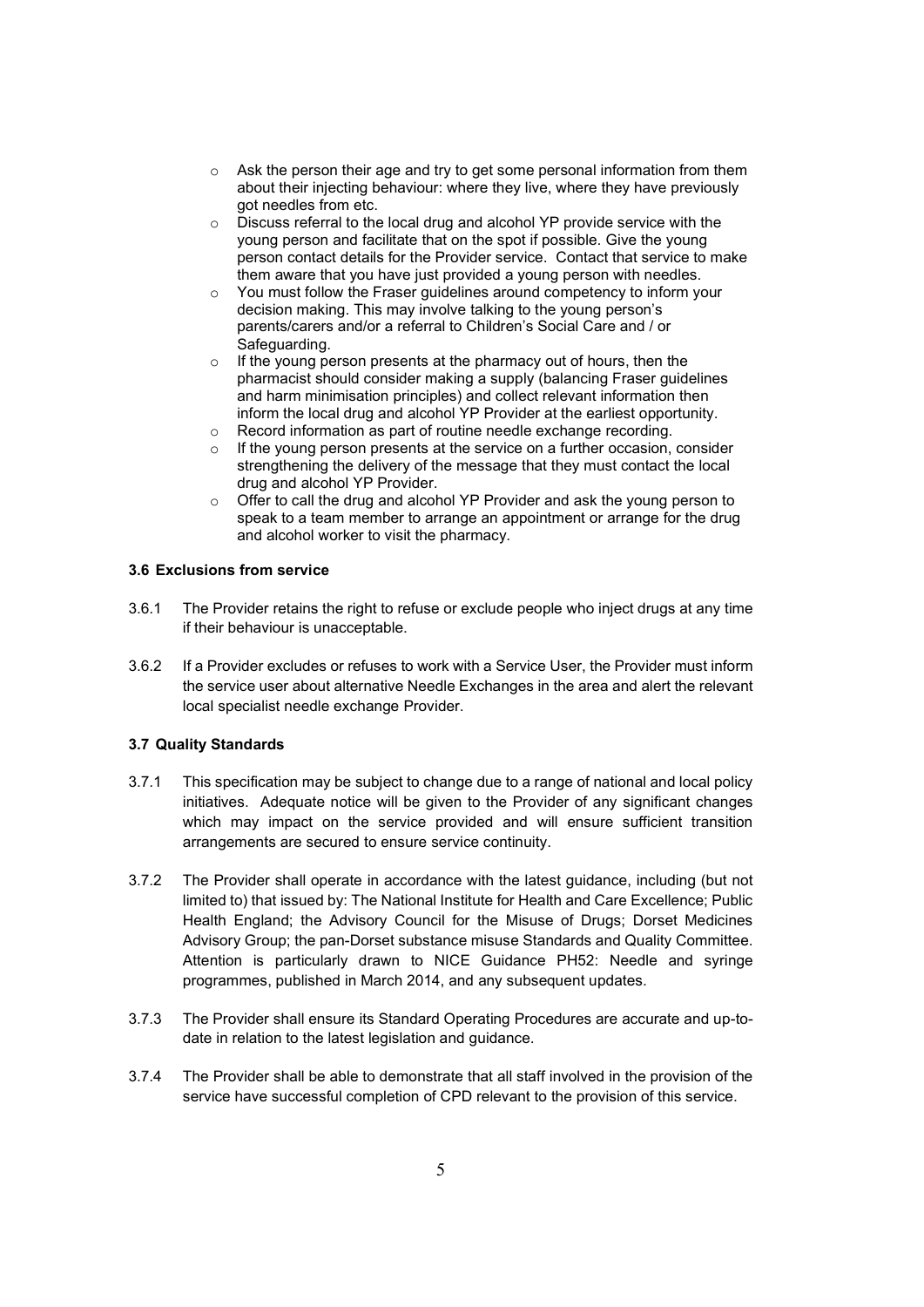- 3.7.5 The Commissioner and/or their representative (including specialist substance misuse treatment Providers) may undertake a visit to the Provider to inspect the provision of the service and to ensure that the Provider is meeting the Service Specification.
- 3.7.6 The Provider shall participate in any audit of service provision conducted or authorised by the Commissioner.
- 3.7.7 The Provider shall cooperate with the local authorities and their partners to take part in surveys, research or initiatives relevant to improving the accessibility, quality and effectiveness of needle exchange Services, and to distribute questionnaires to people who inject drugs.
- 3.7.8 The Provider shall co-operate with any locally agreed assessment of Service User experience.
- 3.7.9 The Provider shall supply information related to the delivery of this service both during and at any period after the contract as requested by relevant quality assurance or review bodies (e.g. CQC, OFSTED, Domestic Homicide Reviews, Drug Related Death investigation).
- 3.7.10 The Provider shall be able to demonstrate that clear and accurate records are kept.
- 3.7.11 The Provider shall comply with guidance issued by the local safeguarding boards, including (but not limited to) the Pan-Dorset's Multi agency Safeguarding Adults Policy and the Pan Dorset LSCB Inter-Agency Procedures for Children and Young People.
- 3.7.12 The Provider shall ensure that thorough recruitment and selection processes are in place for all staff which include full tracking of previous employment history, checking of qualifications and two written references.
- 3.7.13 The Provider shall remain compliant with any other relevant service requirements, including (but not limited to) the Community Pharmacy Contractual Framework. No part of this Specification by commission, omission or implication defines or redefines essential or advanced services.

#### 3.8 Product Details (Injecting Equipment packs)

3.8.1 Within the open access Needle Exchange scheme, sterile injecting equipment is currently made available to Service Users in the form of the following pre-packed bags:

| Red pack containing:  | 15 x 1ml fixed needle/syringe<br>0.45L Sharpsafe Exchange Container<br>15 x sterile wipes<br>Information leaflet              |
|-----------------------|-------------------------------------------------------------------------------------------------------------------------------|
| Blue pack containing: | 10 x 2ml syringes<br>10 x needles $(23x1)$<br>0.45L Sharpsafe Exchange Container<br>10 x sterile wipes<br>Information leaflet |

3.8.2 The equipment is subject to change as the Commissioner responds to the latest evidence and guidance both nationally and locally.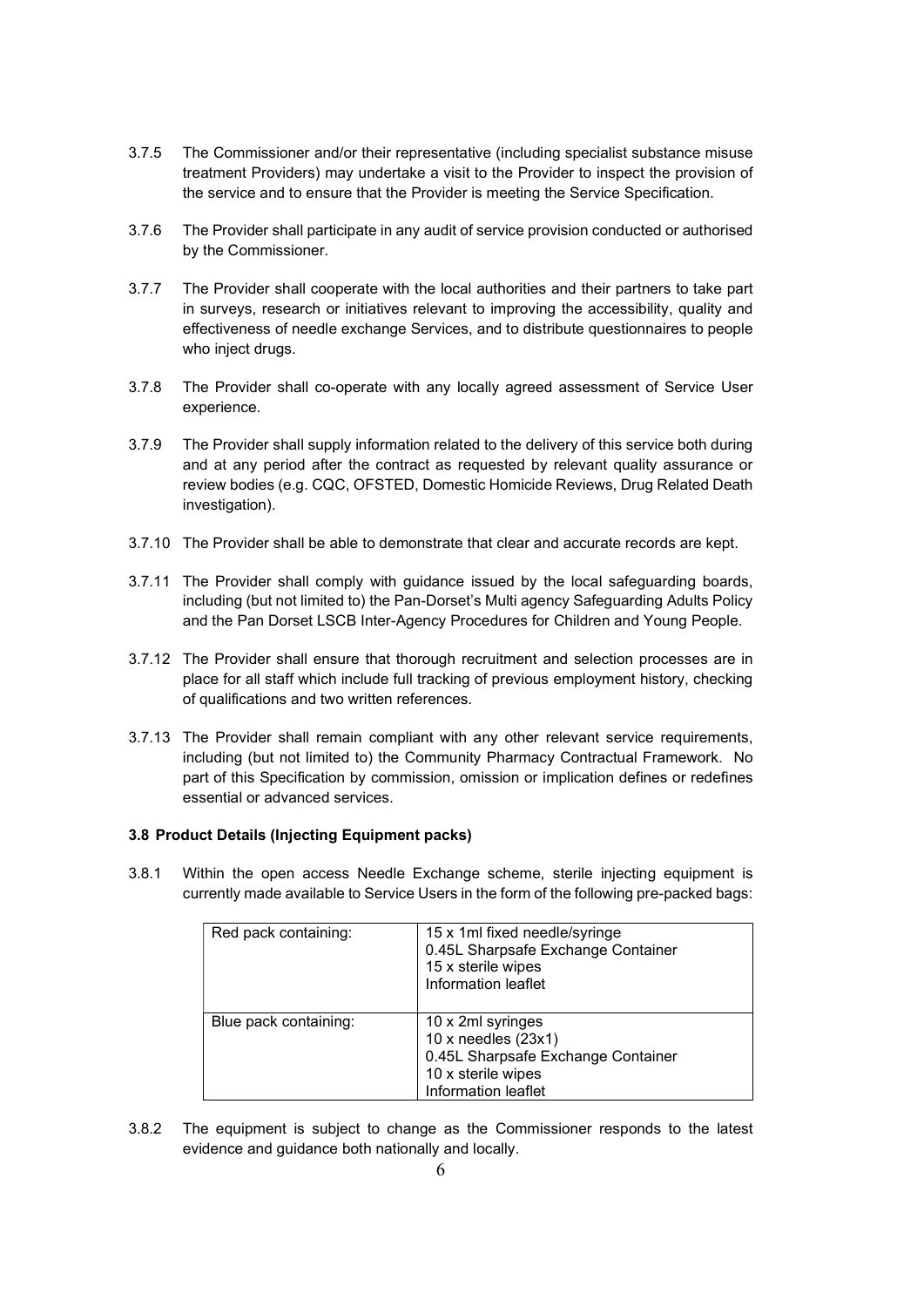#### 3.9 Ordering, Stock Maintenance and Stock Control

- 3.9.1 Provision is made for the Provider to be responsible for and to order directly from the local authorities' authorised supplier (currently Frontier Medical Group), which will then invoice the relevant local authority directly.
- 3.9.2 Before ordering any needle exchange equipment, Providers within the following areas should notify:

Dorset Council – email: phcontracts@dorsetcouncil.gov.uk

Bournemouth, Christchurch and Poole (BCP) Council – email: karen.wood@bcpcouncil.gov.uk

- 3.9.3 Orders can be made by sending an email to nxsales@frontier-group.co.uk stating the Provider name, delivery address and a contact telephone number, and the quantity of stock required including order codes. The Frontier Needle Exchange Sales team will then confirm the order by email.
- 3.9.4 Orders through Frontier Medical Group should be placed before midday on a Monday.
- 3.9.5 Packs are provided in cartons of 25 or 50 packs and the supplier is normally able to deliver within 3-4 working days.
- 3.9.6 The current order codes for the cartons are as follows:
	- X034 for 50 red packs
	- X035 for 25 red packs
	- X114A for 50 blue packs
	- X218 for 25 blue packs
- 3.9.7 Supplies of needle exchange equipment are ordered at the Provider's discretion to include consideration of the number of packs to be delivered in line with the amount of storage space available.

#### 3.10 Disposal of injecting equipment

- 3.10.1 Bins for the disposal of sharps deposited under this scheme shall be made available for the return of the individual sharps containers issued within the packs.
- 3.10.2 Bins are available from the local authorities' authorised waste collection service (currently PHS).
- 3.10.3 Dorset Council Providers ordering bins for the disposal of injecting equipment for the first time need to be set up on the PHS supplier system and should email James Connelly at Dorset Council: operationalestates@dorsetcouncil.gov.uk to arrange this.
- 3.10.4 BCP Council Providers ordering bins for the disposal of injecting equipment for the first time need to be set up on the PHS supplier system and should email Karen Wood at BCP Council: karen.wood@bcpcouncil.gov.uk to arrange this.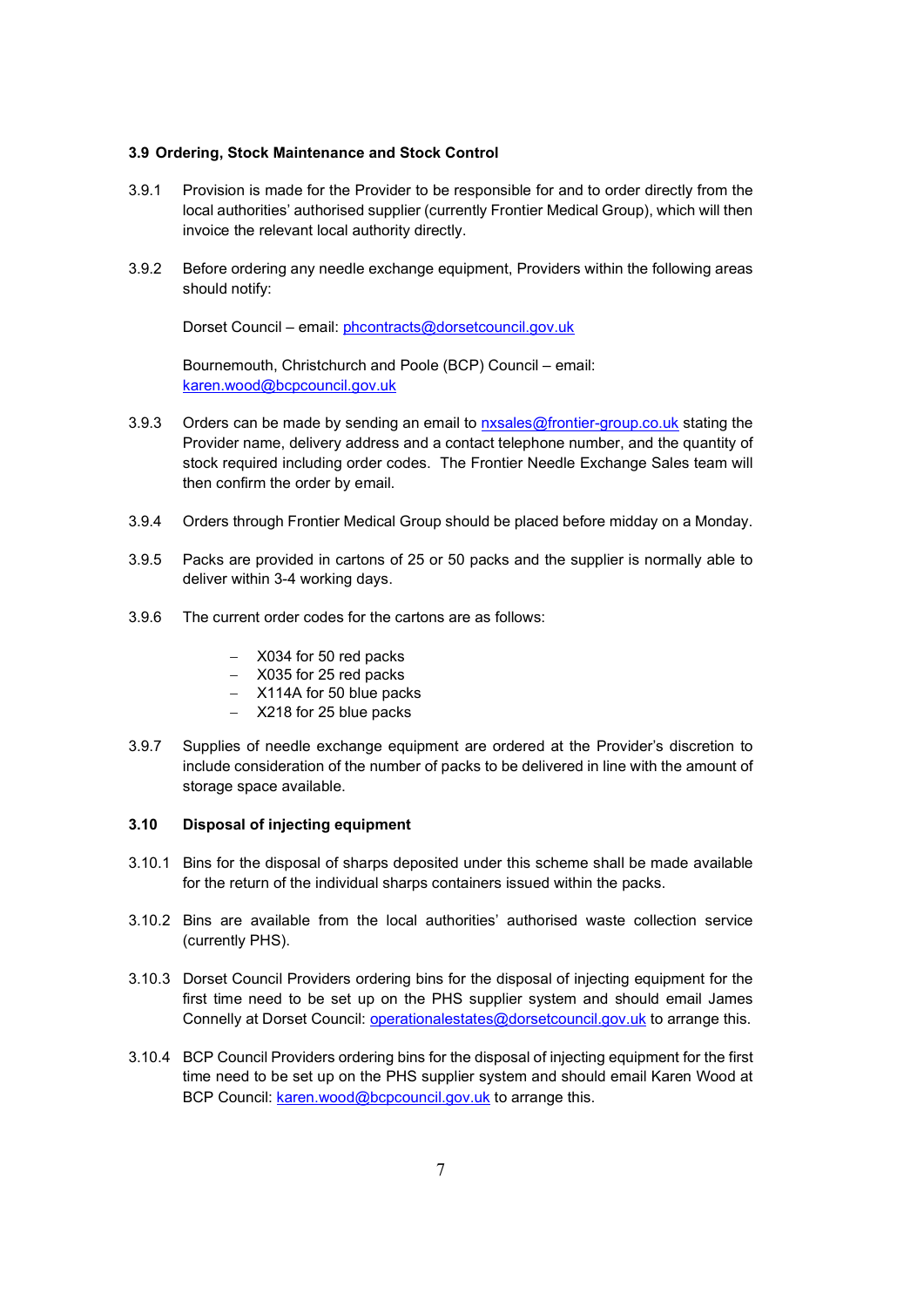- 3.10.5 Bins can be ordered from the PHS waste collection service and by emailing PHS customer service: keycustomerservice2@phs.co.uk with the providing location's full address and postcode.
- 3.10.6 The bin currently recommended bin is the yellow 30 litre container.
- 3.10.7 The bin shall be sited in a designated area of the service location where staff and members of the public will not have inadvertent contact with it. These arrangements will vary according to the practicalities of the Provider lay out.
- 3.10.8 It is recommended that the Provider has several bins available at any one time. One shall be set up as a sealed bin ready to operate in day to day exchanges. It is possible that very occasionally a Service User may return used equipment in larger quantities. Service users shall be permitted to access this disposal service for any quantity of equipment related to their personal use. In this case, the Service User shall be directed to place the bag in an open bin and then the lid shall be sealed with care afterwards.
- 3.10.9 Providers should only use needle exchange bins and disposal arrangements for this commissioned needle exchange service.
- 3.10.10 Arrangements are in place for a contracted waste collection Provider to collect and dispose of full sharps containers. The Provider is required to oversee these collections and ensure that only full bins are taken by the waste collection service.
- 3.10.11 A schedule will be agreed with the Provider as to how often the collection visits are made. Quantity and frequency of returned equipment and available space in the Provider location will be taken into consideration when the agreeing the schedule. Local authorities will set the schedule up with the recognised waste collection service Provider and will be invoiced directly for this service.
- 3.10.12 Any changes to the frequency of collections must be authorised by the relevant local authority which shall be notified of any required increase needed.
- 3.10.13 The Provider shall comply with all relevant regulations related to waste disposal, including (but not limited to) participating in the 'Pre-acceptance' audit required by the Environment Agency and retaining any certificate of disposal such as a Duty of Care notice.

#### 3.11 Policy on Returning Used Equipment

- 3.11.1 People who inject drugs shall be advised about the risks to themselves and others which are posed by used syringes and needles. This particularly includes risks to children and young people. The Service User shall, on every occasion they visit the service, be proactively encouraged to return used equipment in a properly sealed sharps container (provided within each pack) for safe disposal by the Provider.
- 3.11.2 Service Users shall not be refused a pack if they do not return used equipment. (If it is their first visit they are unlikely to have anything to return.) The Return Policy shall be discussed with them and individuals shall be reminded of the need to return used equipment.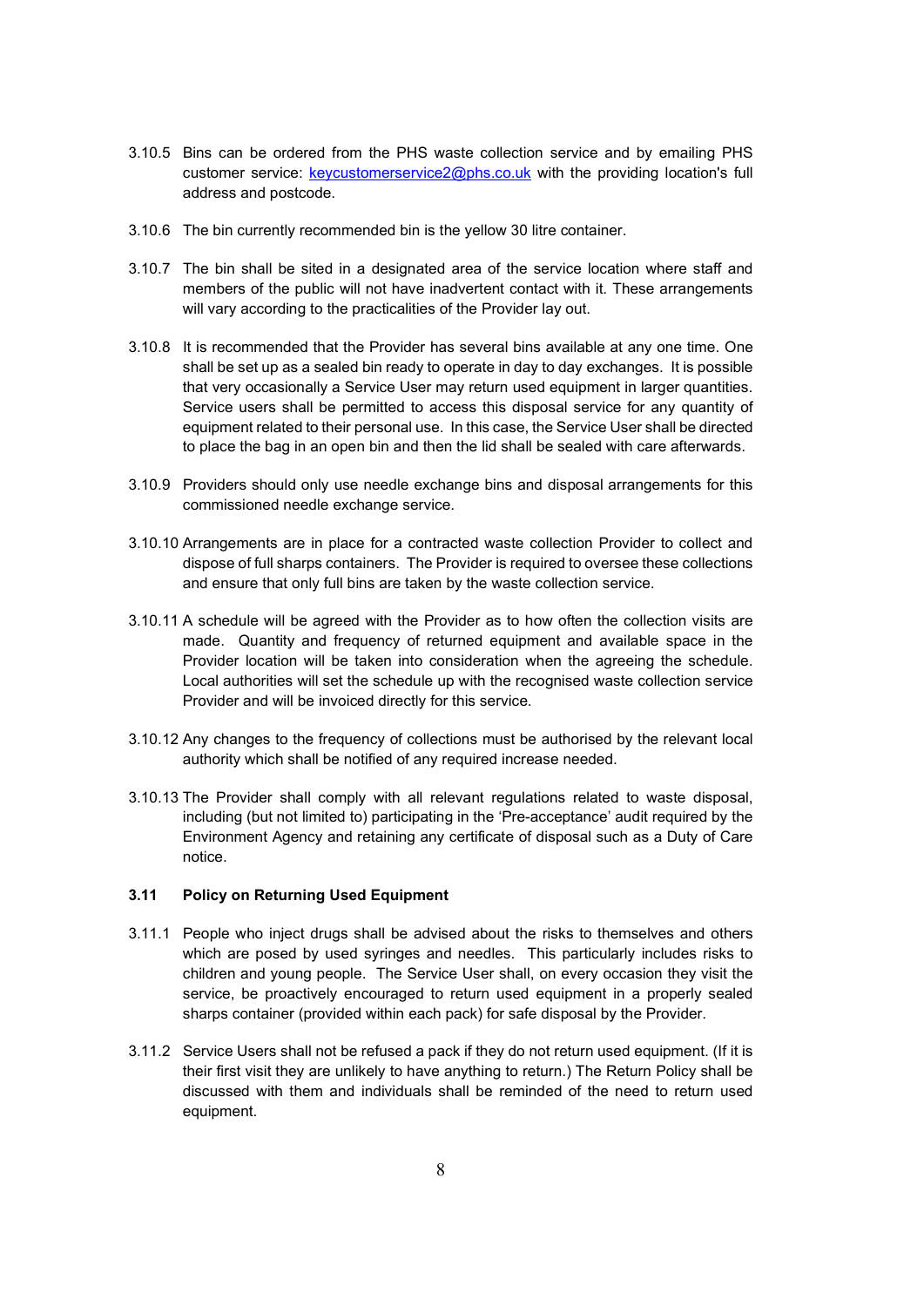- 3.11.3 For Service Users who repeatedly fail to return used equipment, the Provider shall consider giving only one pack of injecting equipment for their use, until they start returning equipment for safe disposal on a regular basis. However, this shall be considered alongside the recommendations in the NICE Public Health Guidance 52 for Needle and Syringe Programmes.
- 3.11.4 The Provider shall ensure that the Service User is instructed and directed to place their used equipment in the Provider sharps container themselves. No member of staff is expected to handle returned sharps.
- 3.11.5 In cases where an individual wishes only to return equipment, the Provider shall record the interaction as normal on PharmOutcomes or Outcomes4Health noting the quantity of equipment returned and identifying that no new equipment was issued. The Provider will receive payment on the same basis as any other needle exchange interaction. This returns service shall be made available to any member of the public regardless of their substance or medication it relates to.

#### 4. Training and Competency Requirements

- 4.1 Staff providing the Service shall have knowledge of the range of drugs injected, including heroin, cocaine, crack cocaine, amphetamines and steroids and in particular the range of local substance misuse services available to signpost Service Users to.
- 4.2 To support them in delivering the services, Providers may receive an initial visit from a representative of Public Health Dorset, the relevant local authority, or a treatment Provider to advise on setting up the Service and to give practical advice on how the needle exchange transaction can take place within the location.
- 4.3 This visit will help ensure that staff involved in the scheme are suitably trained in:
	- The scheme context
	- The ethics and principles of an open access Needle Exchange scheme
	- Blood borne virus awareness and basic awareness about substance use
	- Service operation carrying out the transaction and recording activity.
	- Confidentiality
	- Safety and risk management precautions within the service to ensure the prevention of injury to staff and members of the public:
	- Dealing with spillage and contamination with potentially infected blood or body fluids.
	- Processes and what to do in the event of needle stick injury
	- Reporting of incidents/accidents
	- Handling Conflict; dealing with difficult situations; what action to carry out if a Service User becomes threatening
	- Safeguarding children and vulnerable adults (reference to other training)
	- Signposting to specialist services available in the area
	- Expected action in an overdose situation dial 999
	- Awareness raising of 'take home' Naloxone and where to obtain it

4.4 Staff shall fulfil all the service-specific competencies described in Appendix 1 below.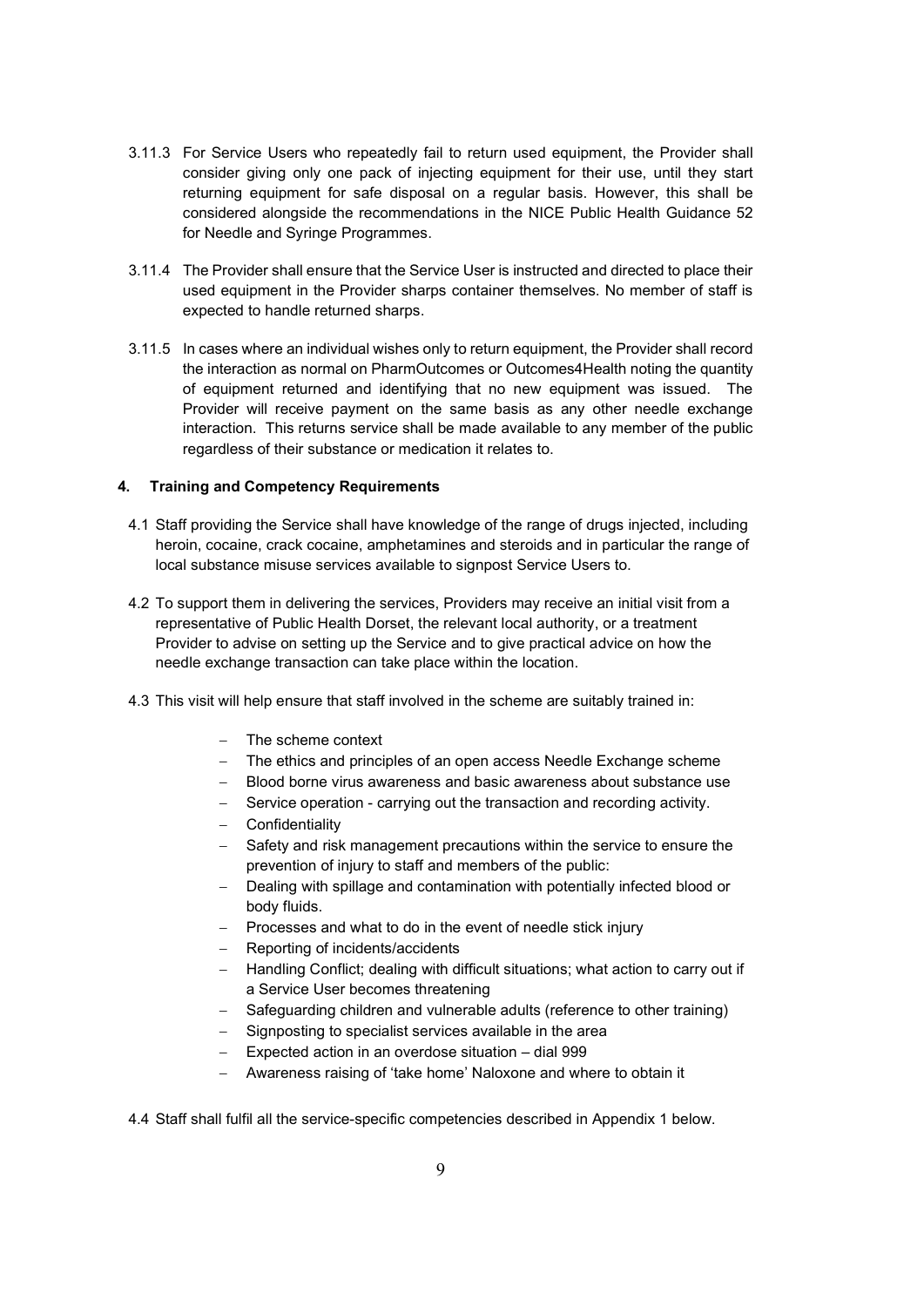- 4.5 In order to develop these competencies, the Commissioner recommends the four elearning modules on "Substance use and misuse" to demonstrate competence according to this framework, which can be downloaded from the Centre for Pharmacy Postgraduate Education (CPPE) website (https://www.cppe.ac.uk/programmes/l/substance-e-02/). Other sources of information and training may be equally appropriate.
- 4.6 A Standard Operating Procedure (SOP) must be put in place prior to commencing delivery of the Service. All relevant staff must have received training on this and records must be kept to demonstrate this. These records shall be made available to the Commissioner if requested.
- 4.7 A system for reviewing and updating the SOP must be in place. A named person must be identified with the responsibility for implementation and monitoring the SOP.
- 4.8 Any temporary staff must be made aware that the Provider offers Needle Exchange and that the SOP must be adhered to.
- 4.9 All staff delivering the service shall receive the initial induction training and shall attend any additional local training workshops on the care of people who use drugs, arranged in partnership by Public Health Dorset, local authorities, CPPE and the Local Pharmaceutical Committee (LPC).
- 4.10 All staff delivering the service shall be encouraged to access a Hepatitis B vaccination if they are not currently vaccinated.
- 4.11 The Provider shall display information on how to respond to a needlestick injury in a visible, prominent location.

#### 5. Performance and Reporting Requirements

- 5.1 The Provider shall ensure that all consultations are logged on either the PharmOutcomes or Outcomes4Health systems to enable the Commissioner to monitor activity and verify payments for Services provided.
- 5.2 For each interaction, the Provider shall collect the following items of information and record them on PharmOutcomes or Outcomes4Health:
	- Number and type of pack(s) issued
	- Returns received
	- Service user gender
	- $-$  Service user year of birth
	- Service user home postcode (first 4-5 digits only)
- 5.3 If the service user refuses to state any item of personal information, the Provider should deliver the service and record the interaction on PharmOutcomes or Outcomes4Health with '0' (zero) recorded in the blank field.
- 5.4 These details are subject to change as the Commissioner responds to the latest evidence and guidance both nationally and locally.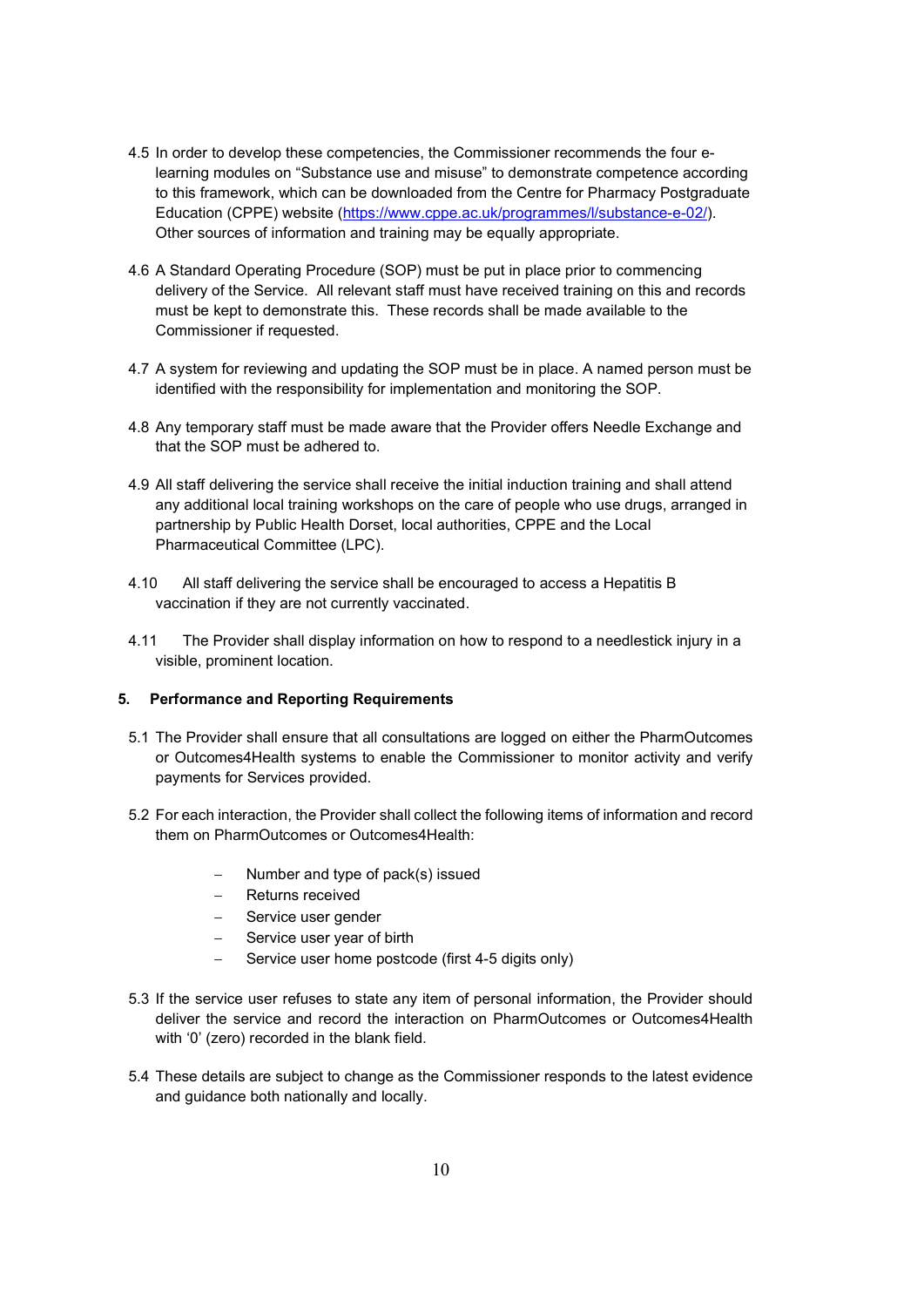- 5.5 If the Provider cannot enter the information onto PharmOutcomes or Outcomes4Health at the time of the time of the consultation, the information shall be entered onto PharmOutcomes or Outcomes4Health as soon as possible after the consultation.
- 5.6 The Provider shall ensure that any documentation detailed in this Service specification is maintained and made available to the Commissioner to enable the Service to be monitored and for post payment verification.
- 5.7 The Provider shall ensure that the necessary information, as detailed in this Service Specification, is maintained and made available to the Commissioner to enable the Service to be monitored and for post payment verification.
- 5.8 The Provider shall immediately inform Public Health Dorset if there is a change in Provider staff or any other issue that will affect the delivery of the Service by emailing phcontracts@dorsetcouncil.gov.uk or by phoning 01305 224400.

#### 6. Activity and Payments

 $\overline{\phantom{0}}$ 

- 6.1 The Provider shall submit information in respect of payment to the lead Commissioner (Public Health Dorset) at the end of each month, via PharmOutcomes or Outcomes4Health.
- 6.2 Given that the budget for this service is held by both Dorset Council or Bournemouth, Christchurch and Poole Councils, the Provider will receive payment from either or both Councils depending on where the activity is undertaken.
- 6.3 The Provider will be paid on a quarterly basis for the following:
	- In any quarter (3 months) where the Provider records activity, a fee of £188.00 will be paid to the Provider.
	- £1.04 for each interaction with a service user, whether for the return of used equipment, issue of new equipment, or both.
- 6.4 Any late submissions from Providers will not be paid until the following quarter.
- 6.5 Providers will not be paid for data submitted more than six months after the activity was undertaken.
- 6.6 No claim shall be submitted more than one month after the end of this agreement.

#### 7. Minimum Provider Qualification Requirements for Any Qualified Provider (AQP) Framework

As referenced in the Community Health Improvement Services Framework Agreement Selection Questionnaire (Part 4) the essential qualifications that a provider must demonstrate to be awarded a position on the Framework for this service are listed below:

- 7.1 The Provider must offer the service for at least 35 hours a week, spread over at least 5 days, with no appointment necessary.
- 7.2 The Provider must have a suitable area for storage of stock and returned items.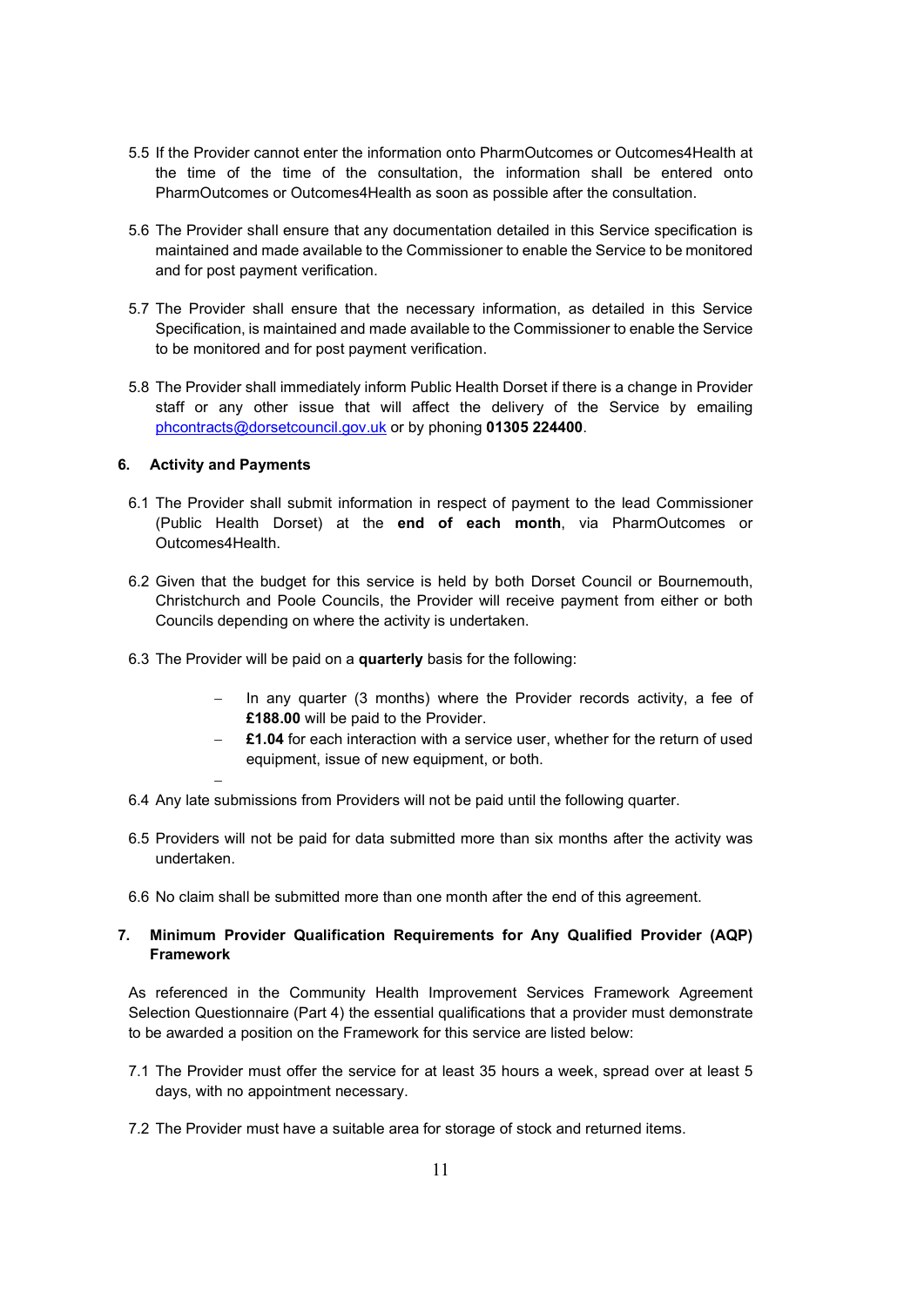- 7.3 The Provider layout must allow for discreet requests for packs as well as for returns of used needles, syringes and other injecting paraphernalia.
- 7.4 Staff shall fulfil all the service-specific competencies described in Appendix 1 below.
- 7.5 The Provider must ensure that all consultations are logged on either the PharmOutcomes or Outcomes4Health systems to enable the Commissioner to monitor activity and verify payments for Services provided.

#### 8 Safeguarding

- 8.1 Providers are required under statute and regulation to have effective arrangements in place to safeguard and promote the welfare of children and adults at risk of harm and abuse in every service that they deliver.
- 8.2 Providers must demonstrate safeguarding is embedded at every level in their organisation with effective governance processes evident.
- 8.3 It remains the responsibility of every (NHS-funded) organisation, and each individual working healthcare professional (in the NHS), to ensure that the principles and duties of safeguarding children and adults are holistically, consistently and conscientiously applied. Every (NHS funded) organisation needs to ensure that sufficient capacity is in place for them to fulfil their statutory duties; they should regularly review their arrangements to assure themselves that they are working effectively.
- 8.4 Public Health Dorset will take a proportionate approach to assuring Safeguarding and Quality, commensurate with the responsibilities and financial value of each contract.

#### Public Health Commissioned services will be required to provide:

- 8.5 Policies and evidence of robust safeguarding arrangements as part of formal Contract Award documentation.
- 8.6 An annual declaration on safeguarding arrangements:
	- a. Designated Officers / Leads for Safeguarding in the Organisation
	- b. Safeguarding Policies, Procedures and Practice
	- c. Recruitment, Training and Workforce Development
	- d. Managing Allegations of Abuse
	- e. Record Keeping